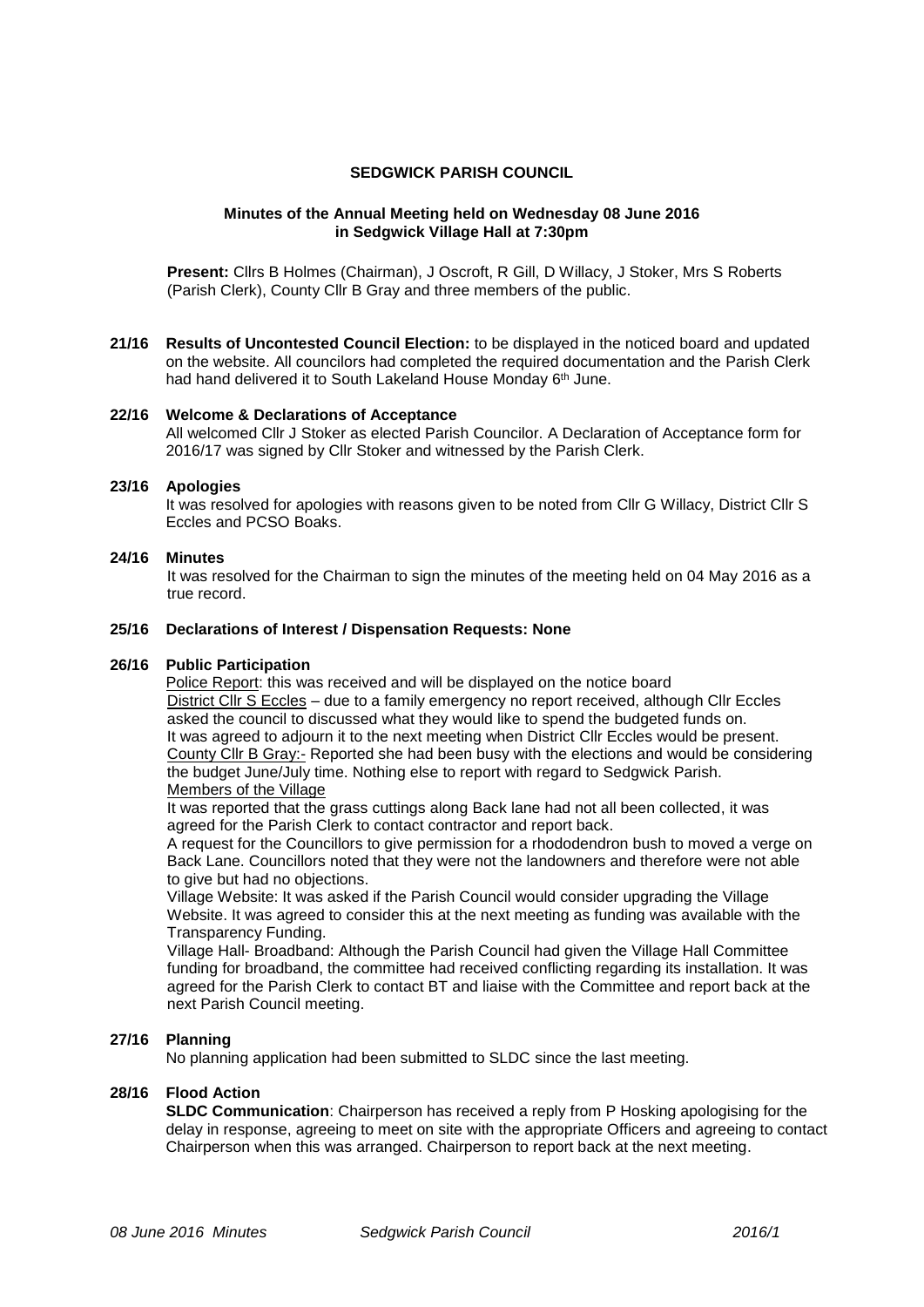# **29/16 Highways/Footpaths**

Councillors meet before the meeting to inspect the poor road condition at the junction of Crosscrake Road/ Wellhead Lane which had been reported 4/4/16 and also during 2015 as part of the poor condition of Crosscrake Lane from carex Farm to Raines Hall. The condition of the road is now a cause for concern on safety grounds and there have been many near misses involving cyclists and motorists. The lack of road markings on the junction, present an additional hazard. County Cllr Gray agreed to contact Highways and would report back at the next meeting. It was agreed for the Parish Clerk to contact Natland Parish Clerk with the information aboutthe repairs for the road between Sedgwick & Natland reported 4/4/16 and Stainton Parish Clerk about the repairs on Crosscrake Road to Shyreakes Lane reported 4/4/16. The Clerk will also follow up the response from highways that no fault was found along the road by the river.

Chairperson had contacted the Police with regard to the Cold Calling Incident reported last month. Police Response is that protocol states that any one reporting a Cold Calling Incident must ring 101 with the information including the vehicle registration number if possible. It is also advisable to report the incident to Trading Standards.

Cyclist Complaint: Cllr G Stoker agreed to take the lead on this matter, he requested the Parish Clerk to forward him the complaint and would champion this issue for the Council and report back at the next meeting.

## **30/16 Playground /Millennium Field**

The monthly playground inspection report had been completed by Cllr G Willacy Saturday 4 th June and there was nothing to report.

## **31/16 Canal**

- **1)** Council had now received three quotes for the work required to undertake the canal project and it was agreed by unanimous decision to accept Mr J Park's quote. Clerk to write to all three candidates about the Council's decision. Although the Council has been successful in applying for a felling licence this has not been received as yet.
- **2**) Funding has been applied for from the Environmental Partnership Funding

**3)** Cllr G Willacy reported the path invoice had not been received he would hopefully receive it for the next meeting. The edge of the path is still unfinished.

## **32/16 Sedgwick Village Hall**

This was reported under Public Participation (26/16)

# **33/16 Grant Application:- Cricket Club**

The Chairman of the Cricket Club presented two application forms for Sedgwick Parish Council to fund the update of equipment required and the annual sponsorship of match balls. SLDC had given the Cricket Club planning permission to carry out this work and the neighbouring landowner had given permission to access his land. The Chairman presented a report outlining the project and explaining how well the club was supported by local youths and adults The Parish Council unanimously supported these grants of £40 for the match balls and £1500.00 contribution towards the projects costs.

## **34/16 Finance**

- a) It was noted the bank statement as of  $20<sup>th</sup>$  May was £23,707.92
- b) No payments submitted this month.
- c) Accounts which where agreed on  $14<sup>th</sup>$  April 2016 and 4th May 2016 had cleared the bank account and been signed off by Chairperson.
- d) Bank Correspondence:- Parish Clerk contacted NatWest bank to report to statement had been sent and was told to go into the branch. The branch could not give account information as the clerk had no authority to sign on the account. They agreed to send a duplicate statement and said the only other way was for the account to be online with the Parish Clerk having the authority to access the account.
- e) Councillors Change of Signature, due to the resignation of Cllr Goodland who was a signature on the bank account, it was agreed for Cllr Gill to completed bank details so that Cllr R Gill to be added to the account.